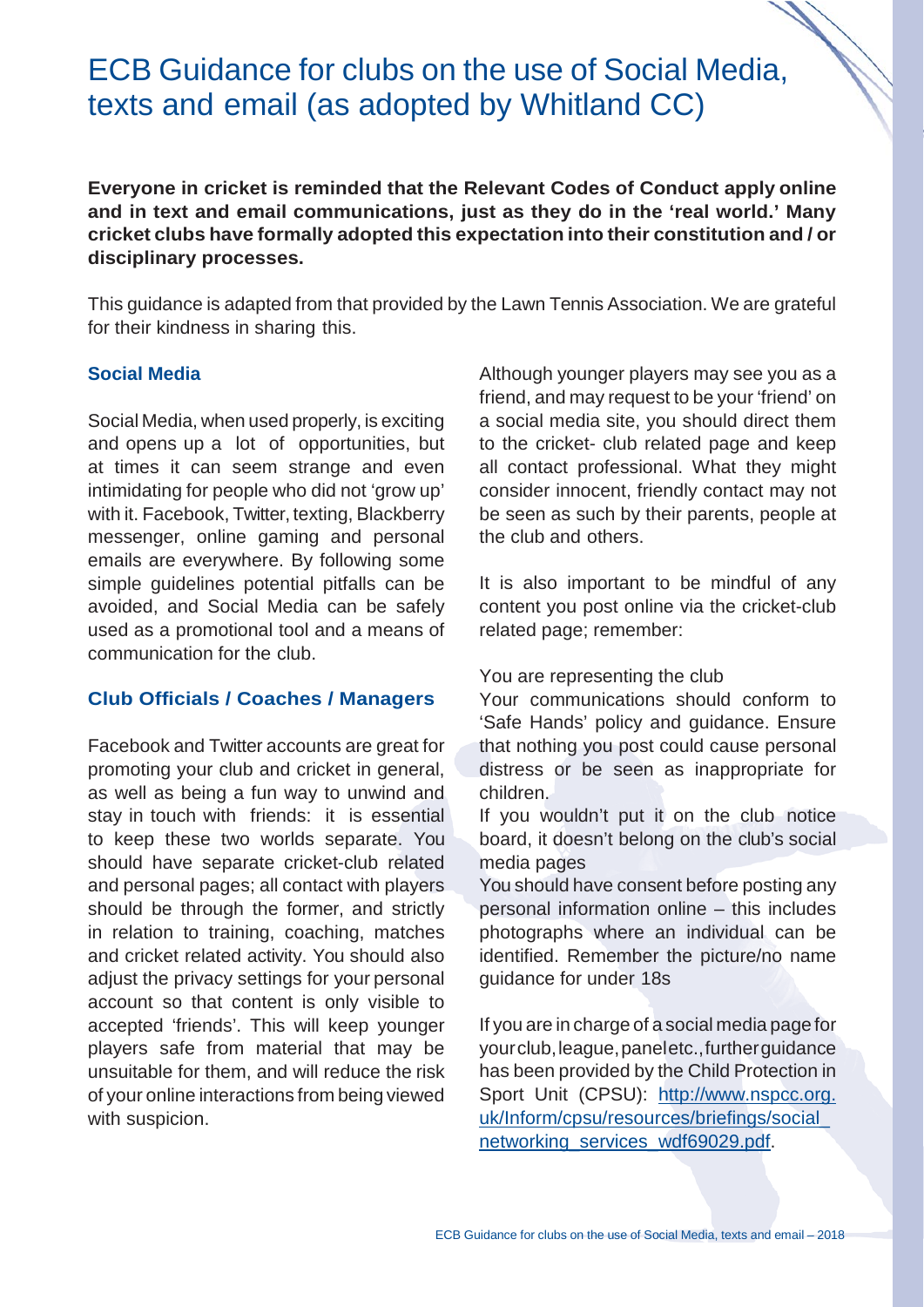## **Texts and emails: contacting Under 18 players**

The Children Act defines a person under 18 years as a child

You should make arrangements for under 18s via their parents or carers; this includes text and email messages.

It is understood that in the case of over 16's this may not be ideal for yourself or the parents. An acceptable exception to this rule is to text or email the parent and to copy in the 16 or 17 year old, with the parent's prior consent. This means the parent is able to monitor communications, but the 16 or 17 year old receives the information directly. If you receive any responses from that appear inappropriate they should be brought to the attention of the parent or carer.

You should not engage in individual text or email conversations with a 16 or 17 year old without their parent receiving the same messages from you.

All contact with children should be in relation to coaching, matches and cricket-related activity.

## **Social Media: Do's and Don'ts Coaches / Managers / Clubs DO**

Have separate social media accounts for cricket-club related and personal use. Keep your photos and personal information private.

Apply the Codes of Conduct and appropriate professionalism to your behaviour online, by text and email.

Obtain consent before posting any personal information online – this includes photographs where an individual can be identified.

Remember the picture/no name guidance for under 18s

## **Coaches / Managers / Clubs DO NOT**

Send text messages to juniors – make arrangements via their parents.

Send private messages to children and young people via social media.

Invite or accept children and young people to become "friends".

Send inappropriate text messages or post messages on social media that are offensive, nasty or derogatory in any way.

#### **Adult players in Open Age teams**

Pleasebemindfulof who mayhave access to material you share via social media, including Facebook, twitter and other platforms.

#### **If you have concerns regarding social media, texts and emails**

If you suspect that someone is using social media in an unsafe or inappropriate manner, you should report their behaviour to your Club Welfare Officer, the County Welfare Officer, or the ECB Safeguarding team – email [safeguarding@ecb.co.uk](mailto:safeguarding@ecb.co.uk)

If you believe that an offence has been committed, or that someone's use of social media is placing a child is at risk of harm, inform the police immediately.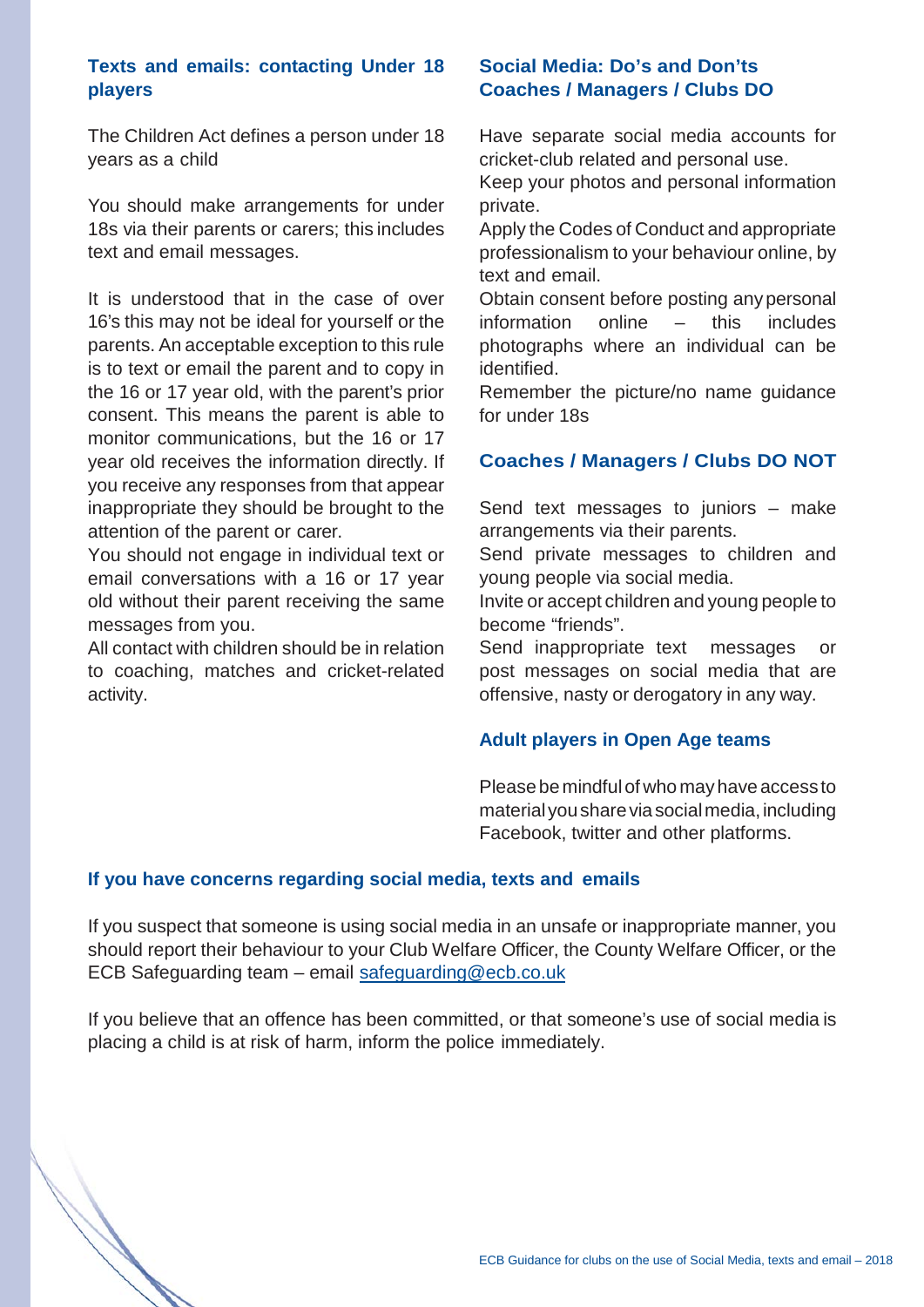## **ECB Guidance for Parents / Carers and children / young people on the use of Social Media, texts and email**

This guidance is adapted from that provided by the Lawn Tennis Association. We are grateful for their kindness in sharing this with us.

#### **Parents/Carers**

This generation is growing up with the internet as part of their everyday lives, and that's a good thing. It's a great place for them to learn, to have fun and to chat with their friends. Of course, it's important to make sure that they're safe while they do it.

Remember: it is against Facebook's rules for your child to have an account if they're under thirteen years old. This is to prevent them from being exposed to potentially inappropriate content. You will find all you need to know about keeping young teens safe on Facebook on their official safety page for parents: [http://www.facebook.com/safety/groups/parents/.](http://www.facebook.com/safety/groups/parents/)

There are some key tips which can significantly help to reduce the risks involved with social media and the internet. Make sure that your family computer is in a main living area, and the screen is positioned so that you can see what's going on. Google have some more advice on their family safety pages:<http://www.google.co.uk/familysafety/advice.html>

Most importantly of all, it's important that your child feels they can talk to someone if they are being bullied online, or if they've been exposed to something that makes them upset or uncomfortable.

You may also want to have a look at the Child Exploitation and Online Protection Centre's guide to the internet for parents and carers: [https://www.thinkuknow.co.uk/Pare](http://www.thinkuknow.co.uk/Parentsold)ntsold

Provide the club with your email and/or telephone number to receive texts and emails regarding your child's matches and training, if the club requests this.

## **Parents / Carers DO**

- Make sure you are aware of who your child has contact with online and via text
- Be aware of The ECB and the club's expectationsforcoachesandsocialmedia
- Talk to your children about using social media.
- Provide your mobile number / email address if requested, so the club can contact you